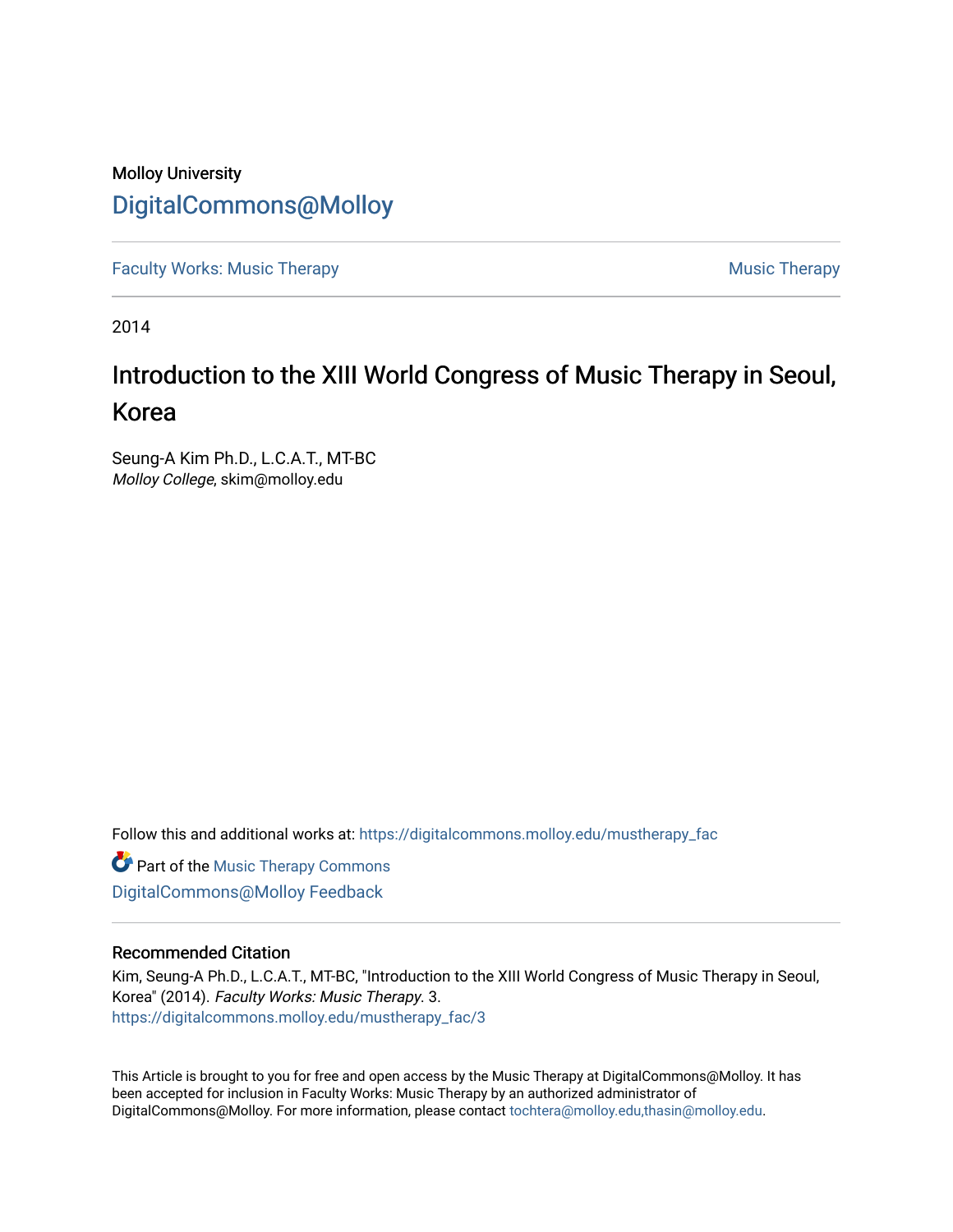# Introduction to the XIII World Congress of Music Therapy in Seoul, Korea

**voices.no**[/index.php/voices/article/view/748/628](https://voices.no/index.php/voices/article/view/748/628)

[Original Voices: World Congresses of Music Therapy]

#### By Seung-A Kim

Seung-A Kim, PhD, LCAT, MT-BC, Molloy College, NY. Article Editor, Voices: A World Forum for Music Therapy.

#### Download [Conference](https://voices.no/index.php/voices/article/downloadSuppFile/748/192) Program (pdf 7 MB)

#### **The Series of Interviews on World Congresses of Music Therapy**

- 1st [International](https://normt.uib.no/index.php/voices/article/view/425/349) Music Therapy Congress, Paris 1974.
- 2nd World [Congress](https://normt.uib.no/index.php/voices/article/view/371/294) of Music Therapy, Buenos Aires 1976.
- 3rd World Scientific [Congress](https://normt.uib.no/index.php/voices/article/view/354/278) of Music Therapy, Puerto Rico 1981.
- 4th World [Congresses](https://normt.uib.no/index.php/voices/article/view/336/262) of Music Therapy, Paris, 1983.
	- o Paris, [March,](https://normt.uib.no/index.php/voices/article/view/336/262) 1983.
	- o [Paris,](https://normt.uib.no/index.php/voices/article/view/338/264) July 1983.
- 5th World [Congresses](https://normt.uib.no/index.php/voices/article/view/326/238) of Music Therapy, Genoa, 1985.
- 6th World [Congresses](https://normt.uib.no/index.php/voices/article/view/296/219) of Music Therapy, Rio De Janeiro, 1990.
- 7th World [Congresses](https://normt.uib.no/index.php/voices/article/view/574/451) of Music Therapy, Vitoria Gasteiz, 1993.
- 8th World [Congresses](https://normt.uib.no/index.php/voices/article/view/590/461) of Music Therapy, Hamburg, 1996.
- 9th World Congress of Music Therapy, [Washington,](https://voices.no/index.php/voices/article/view/614/513) 1999
- 10th World [Congress](https://voices.no/index.php/voices/article/view/648/528) of Music Therapy, Oxford, 2002
- 11th World [Congress](https://voices.no/index.php/voices/article/view/707/589) of Music Therapy, Brisbane, 2005
- 13th World [Congress](https://voices.no/index.php/voices/article/view/748/628) of Music Therapy, Seoul, 2011



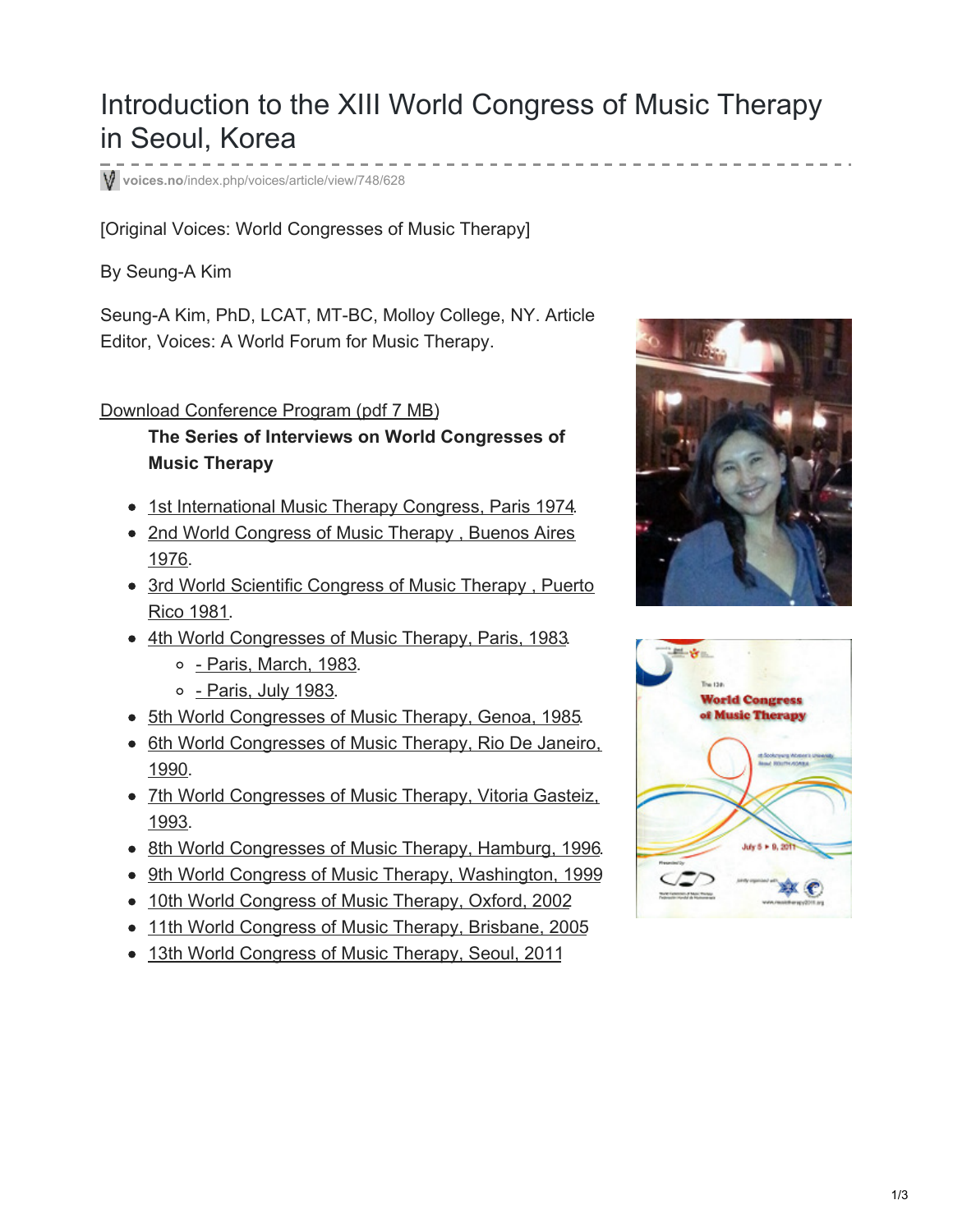

*Photo: Dr. Byungchuel Choi.*

This issue contains a series of interviews reflecting on the 13th World Congress of Music Therapy that was held in Seoul, Korea in 2011. Hosted by the Korean Music Therapy Association (KMTA) and also sponsored by the World Federation of Music Therapy (WFMT), 1309 people from 42 countries (see interview with Dr. Kyungsuk Kim's ) participated in this historic congress. During the conference, Dr. Petra Kern, the current president of the World Federation, passed her presidency onto Dr. Byungchuel Choi who will begin his Presidency for the next term. We would like to extend our thanks to the conference chair, Dr. Byungchuel Choi, for his leadership, as well as the Local Organizing Committee (Dr. Byungchuel Choi, Carolyn Shim, Dr. Kyungsuk Kim, Jungyoon Yeo, and Dr. Jiyoung Moon) and the Board of the World Federation of Music Therapy. Their time and effort helped ensure that this conference was memorable and invigorating. All of the conference committee members and volunteers welcomed us so warmly. Everyone involved in supporting the World Congress helped in providing logistical support to ensure that each aspect of the conference was planned out with great care and thoughtfulness.

This congress was particularly meaningful because it was the first congress to be held in Asia. The attendees enjoyed not only the wealth of information that was presented throughout the conference, but also the ability to firsthand experience different cultures in their entirety. Held in Sookmyung Women's University, the attendees of the conference were able to enjoy the architectural beauty that portrayed Korean culture as a combination of traditional and modern constructs. Especially since community is emphasized in Korean culture, we were able to symbolize this with a group photo we took during the conference (included below):